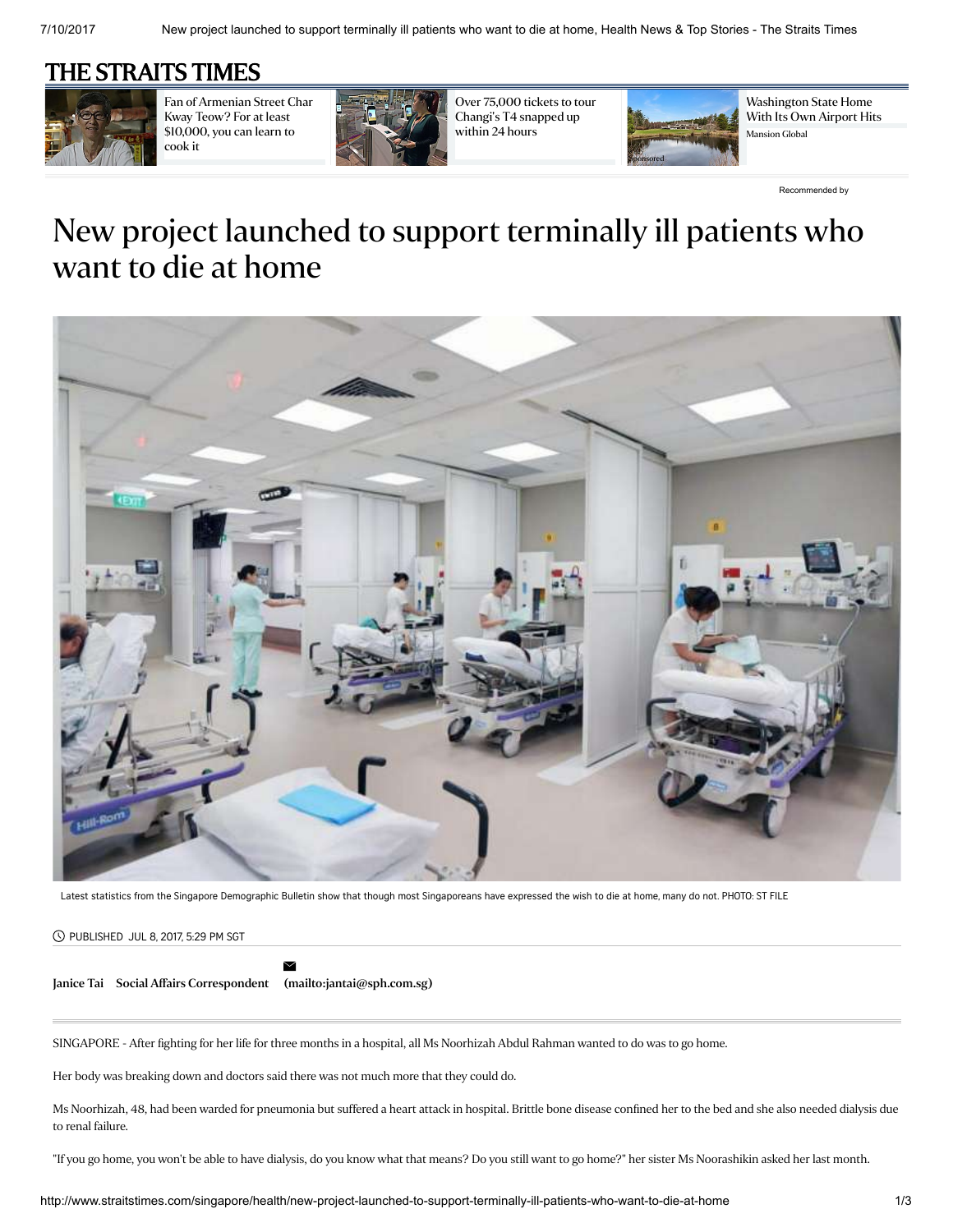### Get The Straits Times

newsletters in your inbox

#### [SIGN](http://www.straitstimes.com/newsletter-signup) UP

Ms Noorhizah nodded. By then, she was unable to speak.

The family hired private nurses to provide round-the-clock care as Ms Noorashikin did not have the confidence she could care for her at home.

Ms Noorhizah died five days later on June 13, with her family by her side. Her last wish to die at home was fulfilled because her family could afford to pay for the care and the health machines needed at home.

Latest statistics from the Singapore Demographic Bulletin show that though most Singaporeans have expressed the wish to die at home, many do not.

Only about one in four people who died in the first three months of this year did so at home.

Most of them - 63 per cent - died in hospitals. A 2014 Lien Foundation survey of 1,000 people found that 77 per cent of them preferred to die at home.

And the survey showed 76 per cent of the respondents who wish to die at home said they would still choose to do so even if there is insufficient support from family, friends or medical professionals.

To help more people fulfil the last wish of dying at home, social enterprise Jaga-Me recently started Project Going Home that offers free nursing services to financially needy patients who have been given a terminal discharge, meaning that the prognosis given is less than 72 hours of life.

Dr Chong Poh Heng, medical director of HCA Hospice Care, the largest provider of home hospice care in Singapore, said: "The greatest barrier that prevents people from dying at home now is the social support that caregivers need. Caregivers are generally not equipped, mentally or technically, to care for them at home. They lack the confidence or assurance to do so."

"The rise of nuclear families and 'sandwiched' families - those busy caring for both the young and old at home - also means that there is not enough people to render home care," added Dr Chong.

Those who can afford it either hire a maid and send the domestic worker for caregiver or palliative care training, or pay for private nurses to come by.

Private agencies usually charge \$20 to \$30 an hour for nursing care but charities offer government subsidised rates of up to 80 per cent for patients, depending on their income levels.

Jaga-Me charges \$550 a day for 24-hour care. The social enterprise, which connects on-demand private nursing services to families who need them via a mobile app, has done more than 10,000 hours of patient care in the past year.

HCA Hospice Care gets about 3,500 new patients a year and on average, its doctors and nurses visit patients at home for assessment and diagnosis over a period of three months before they die.

While its services are free for all, there is often a need for other nurses, such as those provided by Jaga-Me, to come in to execute the care plan as specified by HCA nurses.

This includes administering pain medication, and performing other routine care.

Mr Julian Koo, 30, co-founder of Jaga-Me, said he started Project Going Home partly because of his personal experience.

"My grandpa wanted to pass on at home and I saw how how meaningful such home care was for my grandpa. Professional support from nurses at home is key, but rising manpower costs makes it prohibitive for many lower or middle income families to afford it in order to honour their wishes of returning home," said Mr Koo.

Ms Noorashikin, a lecturer, paid \$2,750 to hire the private nurses over five days and \$500 for the oxygenator machine.

"I initially applied for the Health Ministry's Interim Caregiver Service which offered subsidised rates, but I was told it was oversubscribed and they said the earliest the nurse could come was one week later," said Ms Noorashikin.

Seeing the need for such services, Mr Koo raised about \$10,000 from crowdfunding and \$10,000 from telco firm Singtel. The money will be used to fund nursing care services for some 20 patients this year. He hopes to raise more money to expand this project further.

HCA Hospice Care provided expertise by giving palliative care training to nurses provided by Jaga-Me.

Said Dr Chong: "Cost should not be a consideration, regardless of whether the family has the means, during this difficult time. More resources need to be directed towards making such services available to the wider population."